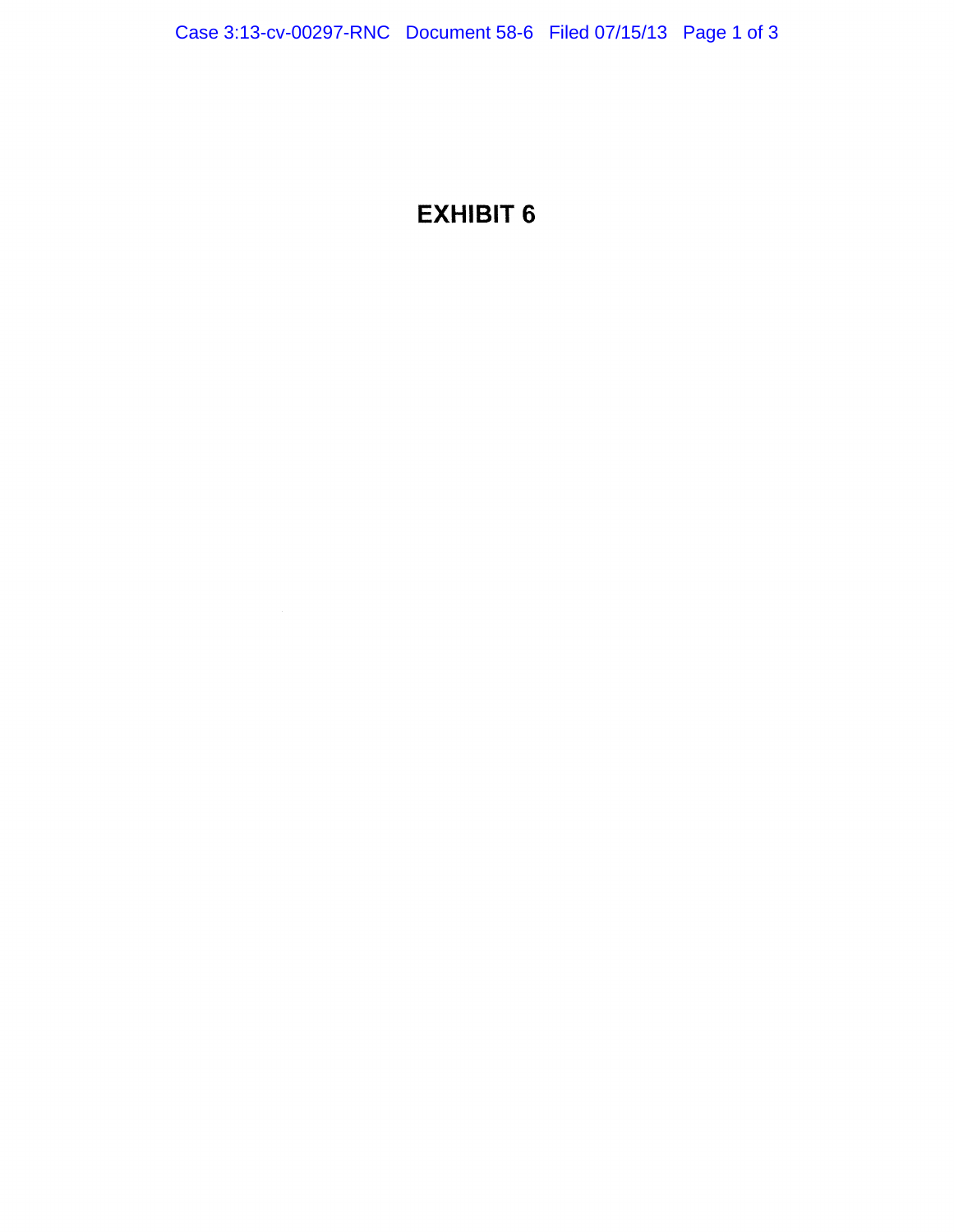From: Farzad Rastegar <farbcal@hotmail.com> Date: Tuesday, October 4, 2011 2:25 PM To: No Name <brucekirby@optonline.net>, Bill Crane <wscrane@gmail.com>, John Shad <johnshad53@hotmail.com> Cc: Doug Metchick <doug.metchick@doryventures.com> Subject: RE: Reply to F

WITHOUT PREJUDICE

Bruce,

You are mischaracterising my response to your email of the other day.

You are deliberately trying to create a situation that does not exist and you are playing on words.

All your suggestions in your email are rejected and without basis.

You are requested to refrain from direct communication with me or any of the LP team. Any future communication will not be replied to and the lack of reply to any future communication does not consitute any agreement with your statements, now or in the future.

Any communication from you should be directed to our counsel and to be formal in nature.

Please try to conduct yourself in a professional manner and according to the request herein.

With thanks,

Farzad

E-MAIL DISCLAIMER: The Information in this e-mail is confidential and may be legally privileged. It is intended solely for the addressee. Access to this e-mail by anyone else is unauthorized. If you are not the intended recipient, any disclosure, copying, distribution or any action taken or omitted to be taken in reliance on it, is prohibited and may be unlawful. We have taken steps to ensure that this message is free from computer viruses; however, in accordance with good computing practice, the recipient is responsible for ensuring that it is actually virus-free before opening it.

> Date: Mon, 3 Oct 2011 17:08:12 -0400

>From: brucekirby@optonline.net

>Subject: FW: Reply to F